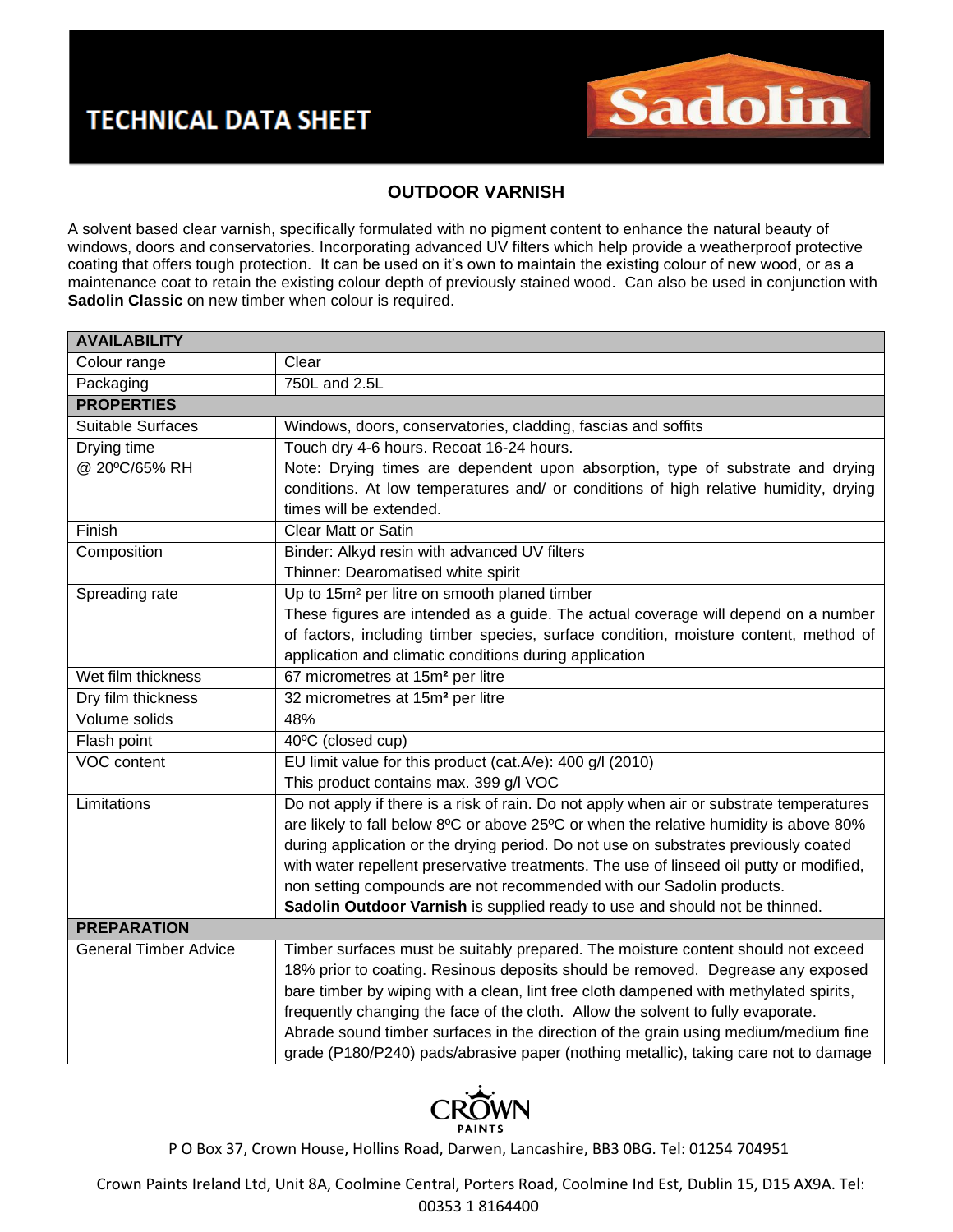## **TECHNICAL DATA SHEET**



|                                 | or scratch across surfaces. Remove dust. "Knotting agents" should not be used with       |
|---------------------------------|------------------------------------------------------------------------------------------|
|                                 | Sadolin systems. Use Sadolin Woodfillers to make good any minor surface defects.         |
|                                 | General or all purpose fillers are not suitable. We recommend the use of non-ferrous     |
|                                 | screws, nails and fixings. Exposed ferrous items may corrode and break the coating       |
|                                 | film over time if not suitably primed/treated prior to decorating                        |
| New Timber                      | All surfaces must be sound, suitably dry and free from anything that will interfere with |
|                                 | the adhesion of the materials to be applied. Coat any non treated wood with two          |
|                                 | liberal coats of Sadolin Wood Preserver paying particular attention to end grains.       |
|                                 | Allow 24 hours before overcoating. Where possible, the basecoat, Sadolin Outdoor         |
|                                 | Varnish, should be applied, all round, prior to fixing.                                  |
| <b>Previously Coated Timber</b> | All surfaces must be sound, suitably dry and free from anything that will interfere with |
|                                 | the adhesion of the materials to be applied. Remove all defective coatings. Grey         |
|                                 | denatured timber should be thoroughly sanded back to clean, bright timber and            |
|                                 | treated as new. Organic growths should be treated with a suitable fungicidal solution    |
|                                 | and removed. Remaining sound surfaces should be cleaned with warm water and              |
|                                 | mild detergent, rinse thoroughly with clean water and allow to dry. Lightly abrade in    |
|                                 | the direction of the grain, taking care not to break the surface coating. Remove dust.   |
|                                 | Localised damage, or severe deterioration of coating requires thorough sanding back      |
|                                 | to sound substrate and recoated. If a coloured base stain is required in order to        |
|                                 | match the existing factory applied coating, use Sadolin Classic in the most              |
|                                 | appropriate colour. To ensure optimum durability and uniformity of appearance, we        |
|                                 | recommend the use of an overall coat of Sadolin Classic.                                 |
| Colour guidance                 | The final colour and sheen of translucent coatings are dependent on timber species,      |
|                                 | colour, cut and presence of existing coating amongst other factors. We recommend a       |
|                                 | trial application in an inconspicuous area prior to commencement of work to check for    |
|                                 | colour accuracy. Always intermix (box) packs for colour consistency. Crown Paints is     |
|                                 | not liable for decorating costs caused as a result of an incorrect colour being applied  |
| <b>COATING SYSTEM</b>           | On new wood:                                                                             |
|                                 | For a clear finish apply 3 coats of Sadolin Outdoor Varnish                              |
|                                 | For a coloured base apply 1 coat of Sadolin Classic followed by 3 coats of Sadolin       |
|                                 | <b>Outdoor Varnish</b>                                                                   |
|                                 | On previously coated timber apply 2 coats of Sadolin Outdoor Varnish                     |
|                                 | With certain substrates profiles and colours, it may be necessary to apply additional    |
|                                 | coats to achieve required colour                                                         |
| <b>APPLICATION</b>              | Stir well before and during use. Use a good quality synthetic bristle brush. Apply in a  |
|                                 | full flowing coat maintaining a wet edge. Ensure all surfaces, tops and bottoms of       |
|                                 |                                                                                          |
|                                 | doors, end grains and undersides of cills are coated. Avoid overspreading.               |
| <b>GLAZING</b>                  | Backs of new glazing beads, end grains and rebates should be coated prior to fixing.     |
|                                 | Joinery should be glazed using a suitable sealant prior to coating. Silicone glazing     |
|                                 | materials should only be applied upon completion of coating. To confirm compatibility    |
|                                 | with glazing materials please consult the relevant glazing manufacturer.                 |



P O Box 37, Crown House, Hollins Road, Darwen, Lancashire, BB3 0BG. Tel: 01254 704951

Crown Paints Ireland Ltd, Unit 8A, Coolmine Central, Porters Road, Coolmine Ind Est, Dublin 15, D15 AX9A. Tel: 00353 1 8164400